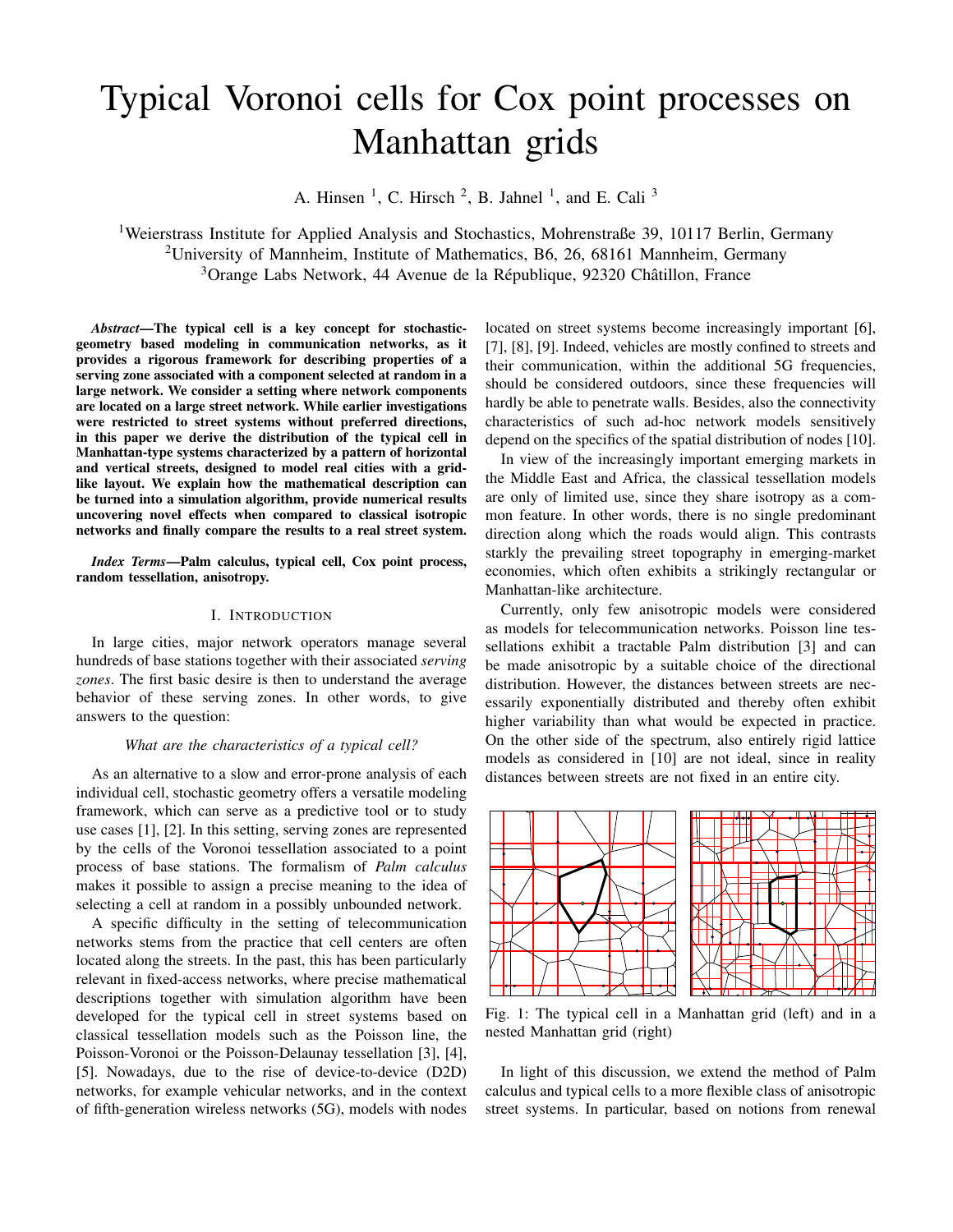theory, we introduce the *Manhattan grids*, which represent street systems with two perpendicular directions and a flexible distribution for distances between streets. As an additional step, our model extends to a nested setting, where inside blocks of the Manhattan grid, further systems of side streets are added. Figure 1 illustrates the system model based on Manhattan and nested Manhattan grids. The main mathematical contributions of this work, Theorems III.1 and III.2, provide a simulation algorithm for the typical cell in Manhattan grids based on a tractable description of the Palm distribution of the street system. Based on this algorithm, we show in a simulation study that anisotropy and regularity of Manhattan grids lead to surprising novel effects that are not present in the classical tessellation models.

The rest of the paper is organized as follows. In Section II, we provide the precise mathematical details of the proposed network model. In Section III, we derive a tractable representation of the Palm distribution and a simulation algorithm for the typical cell in Manhattan and nested Manhattan grids. In Section IV, we illustrate in a simulation study that anisotropy can lead to surprising consequences for the distribution of central network characteristics, such as shortest-path lengths. In Section V, we compare simulations of Section IV to those, where the Manhattan grid is replaced by the street system in a section of Manhattan (NYC). Finally, Section VI summarizes the findings and points to avenues for further research.

#### II. SYSTEM MODEL

## *A. Street-system based network models*

To define the typical cell, we consider a network model with components on a street system as described in [3]. More precisely, we start from a random *street system* S that is invariant with respect to translations in the two space dimensions but not necessarily isotropic. Writing  $|B|$  for the total street length in an area B, we let  $\gamma = \mathbb{E}[|S \cap [0,1]^2|]$ denote the *street intensity* of S, i.e., the expected street length per unit area. Given a realization of the street system, network components  $Y = \{Y_i\}_{i>1}$  are scattered at random along the streets according to a Poisson point process with a linear intensity  $\lambda > 0$ . Since the street system itself comes from a stochastic model, the network components  $Y$  form a Cox point process with random intensity measure concentrated on S.

The network component  $Y_i$  is responsible for providing service in an area described by its *cell*

$$
\mathcal{C}_i = \{ y \in \mathbb{R}^2 : |y - Y_i| \le \inf_{j \ge 1} |y - Y_j| \}.
$$

The family of these cells forms the *Voronoi tessellation* of Y .

Then, the *typical cell*  $C^*$  encodes the idea of the cell associated with a component selected at random from Y . More precisely, relying on the machinery of Palm calculus,  $C^*$  is determined via the distributional identity

$$
\mathbb{E}[f(\mathcal{C}^*)] = \frac{1}{\lambda \gamma} \mathbb{E}\Big[\sum_{Y_i \in [0,1]^2} f(C_i - Y_i)\Big].\tag{1}
$$

for any non-negative measurable test-function  $f$ .

#### *B. Definitions of Manhattan- and nested Manhattan grids*

In this paper, the underlying street system  $S$  forms either a Manhattan grid or a nested Manhattan grid. First, we describe the construction of the Manhattan grid. Consider two independent, identically distributed and stationary renewal processes  $X^{\vee}$  and  $X^{\dagger}$  on  $\mathbb R$  representing the coordinates of vertical and horizontal streets, respectively. That is, the distances between the *i*th and the  $(i + 1)$ th point in such a process are independent over  $i \in \mathbb{Z}$  and distributed according to an inter-arrival distribution. It is further assumed to have the property that any translation of the process does not change its distribution. Then, we define the *Manhattan grid* as

$$
S = S^{\mathsf{h}} \cup S^{\mathsf{v}} = (\mathbb{R} \times X^{\mathsf{h}}) \cup (X^{\mathsf{v}} \times \mathbb{R}).
$$

In particular, the street intensity decomposes as

$$
\gamma = \gamma^{\mathsf{h}} + \gamma^{\mathsf{v}} = \mathbb{E}\big[|S^{\mathsf{h}} \cap [0,1]^2|\big] + \mathbb{E}\big[|S^{\mathsf{v}} \cap [0,1]^2|\big].
$$

In the special case where the inter-arrival distribution is exponential, both  $X^{\vee}$  and  $X^{\dagger}$  are homogeneous Poisson processes, so that we recover a rectangular Poisson line tessellation.

The construction of the *nested Manhattan grid*  $\overline{S}$ , builds on a Manhattan grid  $S$  as the initial tessellation of main streets. Then, a sequence of further independent and identically distributed (iid) Manhattan grids  $S_1, S_2, \ldots$ , models the side streets within every block  $(\Xi_i)_{i\geq 1}$  in S. More precisely,  $\Xi_i \cap S_i$  describes the inner structure of each  $\Xi_i$ . The street intensity  $\bar{\gamma}$  of  $\bar{S}$  takes into account contributions both from the main streets as well as the side streets. Therefore, it equals  $\bar{\gamma} = \gamma + \gamma_1$  where

$$
\gamma_1 = \mathbb{E}[|S_1 \cap [0,1]^2|].
$$

denotes the intensity of side streets.

#### *C. Construction of the underlying renewal processes*

As explained above, in order to construct and implement a Manhattan grid with given inter-arrival distribution, we first need to be able to simulate the corresponding stationary renewal process. In queuing theory, a *one-sided renewal process*  $A = \{A_i\}_{i>1}$  with inter-arrival distribution  $\mathcal{L}(I)$  is a point process on the positive half-line  $[0, \infty)$  where the inter-arrival times  $I_{i+1} = A_{i+1} - A_i$  are iid with distribution  $\mathcal{L}(I)$ , see [11, Section V.1].

In order to transform the one-sided process into a stationary renewal process, we first add another independent renewal process on the negative half-line  $(-\infty, 0]$  with the same interarrival distribution. Although this defines a two-sided process, it is not yet stationary as the initial segment containing the origin requires special attention. More precisely, due to the waiting-time paradox, when picking a random point in time, the probability for this point to be in a larger segment is increased [11, Section V.3]. Therefore, the length of the segment containing the origin follows a *length-biased distribution*  $\mathcal{L}(I^*)$  characterized by

$$
\mathbb{E}[f(I^*)] = \frac{1}{\mathbb{E}[I]} \mathbb{E}[If(I)]
$$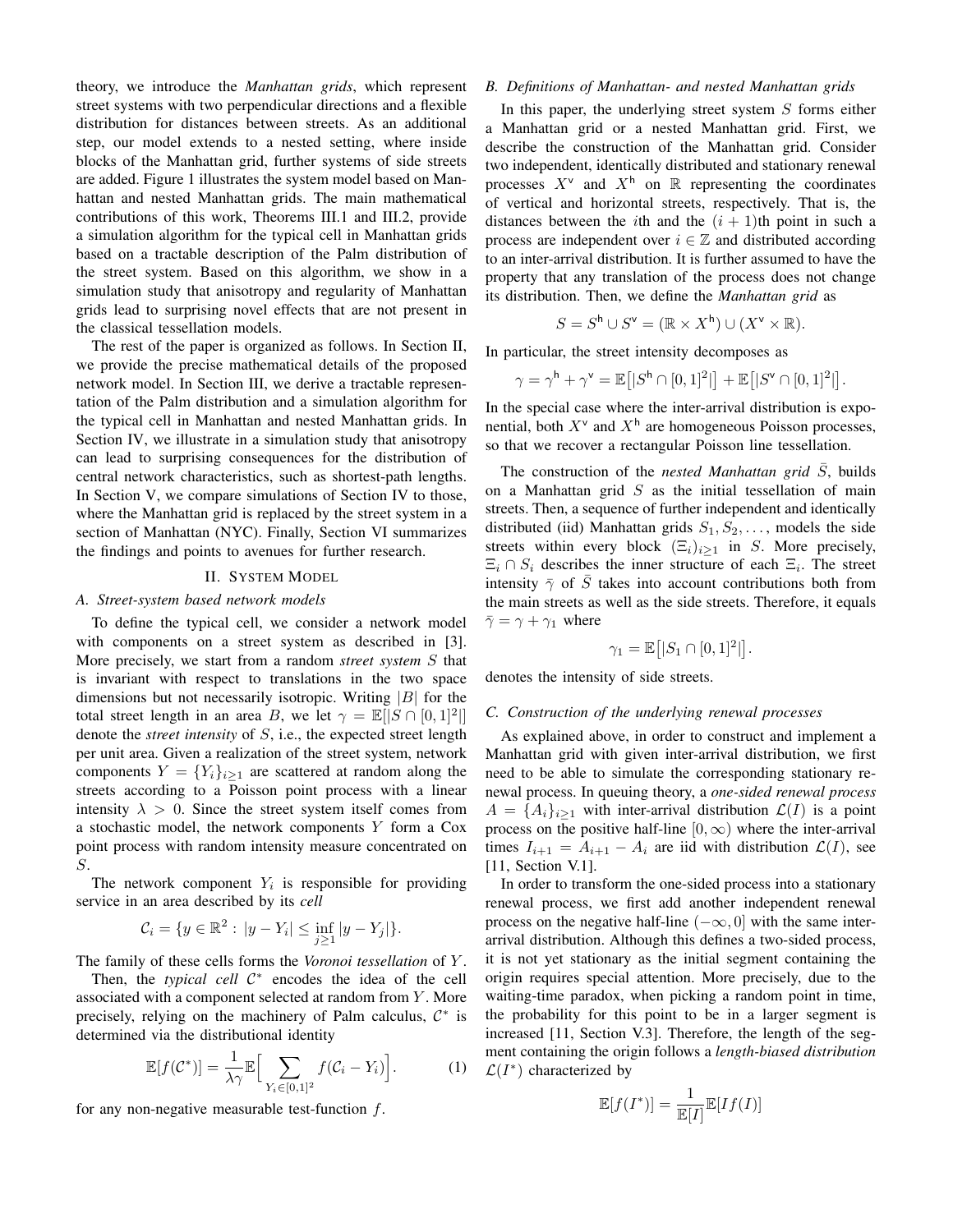for any non-negative measurable test-function  $f$ . If the distribution  $\mathcal{L}(I)$  has a density  $g(x)$  w.r.t. the Lebesgue measure, then  $\mathcal{L}(I^*)$  has the density  $xg(x)/\alpha$ , where  $\alpha$  is the normalization constant.

As illustrated in Figure 2, we construct the stationary renewal process by sampling the length of the initial segment containing the origin according to the length-biased distribution with the origin chosen uniformly at random on that edge. The remaining segments are sampled independently according to the given inter-arrival distribution  $\mathcal{L}(I)$ . Then, [12, Theorem 8.4.1] describes the distribution of the resulting stationary process, which we present in Proposition II.1.



Fig. 2: Construction of the stationary renewal process

**Proposition II.1.** Let  $\{I_i\}_{i\in\mathbb{Z}\setminus\{0\}}$  be a doubly-infinite se*quence of iid inter-arrival times distributed according to*  $\mathcal{L}(I)$  $\text{with} \ \mathbb{E}(I) \ < \infty$ . Next, let  $I^*$  be an independent random *variable distributed according to the length-biased distribution and let*  $U$  ∼  $Unif([0,1])$  *be independent and uniformly distributed on* [0, 1]*. Then, the point process of arrival times*

$$
A_i = UI^* + \sum_{j \le i-1} I_j \quad \text{and} \quad A_{-i} = (U - 1)I^* - \sum_{j \le i-1} I_{-j}
$$

*is stationary. It defines the* stationary renewal process with inter-arrival distribution  $\mathcal{L}(I)$ .

When building the typical cell, the network is seen from a network component selected at random on the street system. Since in the Manhattan-grid case, this network is constructed from a stationary renewal process, we need to describe the stationary renewal process seen from a randomly selected arrival time. To make this mathematically precise, we resort to the framework of Palm calculus. More precisely, the *Palm version*  $A^*$  of the stationary renewal process A is determined by the distributional identity

$$
\mathbb{E}[f(A^*)] = \frac{1}{\mathbb{E}[\#\{A \cap [0,1]\}]} \mathbb{E}\Big[\sum_{A_i \in A \cap [0,1]} f(A - A_i)\Big],
$$

for any non-negative measurable test-function  $f$ . In the setting of renewal processes, passing from  $A$  to  $A^*$  is dual to the construction of A as made precise in [12, Theorem 8.4.1], which we summarize in Proposition II.2.

Proposition II.2. *Let* A *be a stationary renewal process with inter-arrival distribution*  $\mathcal{L}(I)$  *with*  $\mathbb{E}(I) < \infty$ *. Then, the Palm version*  $A^* = \{A_i^*\}_{i \in \mathbb{Z}}$  *is given by*  $A_0^* = o$  *and for*  $i \geq 1$ *,* 

$$
A_i^* = \sum_{j \le i} I_j \quad \text{and} \quad A_{-i}^* = -\sum_{j \le i} I_{-j}.
$$
 (2)

## III. RESULTS

In this section, we derive a representation for the typical cell  $\mathcal{C}^*$ , which is both easy to understand and amenable to simulations. It is based on a tractable description of the Palm versions of the underlying street systems.

## *A. Distribution of the typical cell*

We rely on [3, Lemma 3.3], which expresses the distribution of  $C^*$  as defined in (1) with respect to the distribution of the Palm version  $S^*$  of the underlying street system. The latter describes the street system seen from a point selected at random on the streets and is formally given as

$$
\mathbb{E}[f(S^*)] = \frac{1}{\gamma} \mathbb{E}\Big[\int_{S \cap [0,1]^2} f(S-y) \mathrm{d}y\Big],\tag{3}
$$

for any non-negative measurable test-function  $f$ . We summarize the result of [3, Lemma 3.3] in the following simulation algorithm for the typical cell  $C^*$ . We first realize a street system  $S^*$  distributed according to the Palm version of  $S$  and then place the network components according to a Poisson point process Y on this network. The typical cell corresponds to the cell when adding an additional point at the origin to this network.

| <b>Algorithm 1</b> Typical cell $\mathcal{C}^*$                                        |
|----------------------------------------------------------------------------------------|
| $S^* \sim$ Palm version of S                                                           |
| Given $S^*$ : $Y \sim$ Poisson point process with intensity $\lambda  S^* \cap \cdot $ |
| <b>return</b> Voronoi cell $\mathcal{C}^*$ at o with respect to $\{o\} \cup Y$         |

Hence, the main mathematical contributions of the present paper are rigorous derivations of tractable representations for the Palm distribution of the Manhattan grid and the nested Manhattan grid.

## *B. Palm distribution of Manhattan grids*

First, we provide an algorithmic description of a street system  $S<sup>•</sup>$  that will be shown to have the same distribution as  $S^*$ . In words, in the algorithm, the origin is located on a horizontal street with probability  $\gamma^h/\gamma$ . In this case, the coordinates of vertical streets form a stationary renewal process  $X^{\vee}$ , whereas for the horizontal streets we need the Palm version  $X^{h,*}$  as defined in (2). If the origin is located on a vertical street, the roles are reversed.

| <b>Algorithm 2</b> Palm version of a Manhattan grid                                                                                             |
|-------------------------------------------------------------------------------------------------------------------------------------------------|
| $U \sim$ Unif([0, 1])                                                                                                                           |
| if $U \leq \gamma^h/\gamma$ then                                                                                                                |
| $S^{\mathsf{v},\bullet} \leftarrow X^{\mathsf{v}} \times \mathbb{R}$ and $S^{\mathsf{h},\bullet} \leftarrow \mathbb{R} \times X^{\mathsf{h},*}$ |
| else                                                                                                                                            |
| $S^{\vee,\bullet} \leftarrow X^{\vee,*} \times \mathbb{R}$ and $S^{\mathsf{h},\bullet} \leftarrow \mathbb{R} \times X^{\mathsf{h}}$             |
| end if                                                                                                                                          |
| return $S^{\vee,\bullet} \cup S^{\mathsf{h},\bullet}$                                                                                           |
|                                                                                                                                                 |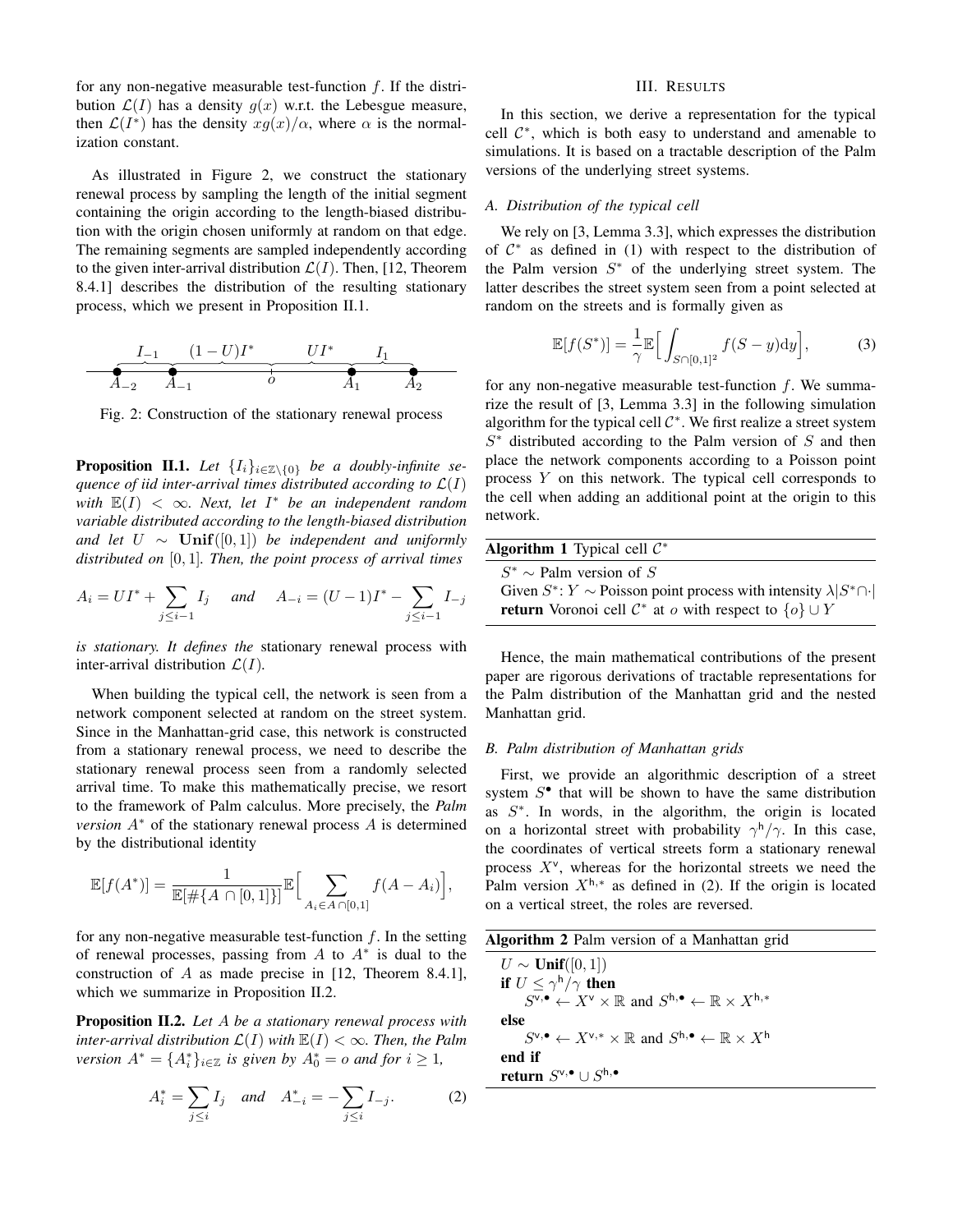Theorem III.1 (Palm version of a Manhattan grid). *The distribution of the random street system, generated via Algorithm 2 coincides with the Palm distribution of the Manhattan grid.*

*Proof.* Starting from definition (3), we compute

$$
\mathbb{E}\left[f(S^{\mathbf{v},*}, S^{\mathbf{h},*})\right]
$$
\n
$$
= \frac{1}{\gamma} \mathbb{E}\Big[\int_{S \cap [0,1]^2} f(S^{\mathbf{v}} - x, S^{\mathbf{h}} - x) dx\Big]
$$
\n
$$
= \frac{1}{\gamma} \mathbb{E}\Big[\int_{S^{\mathbf{v}} \cap [0,1]^2} f(S^{\mathbf{v}} - x, S^{\mathbf{h}} - x) dx\Big]
$$
\n
$$
+ \frac{1}{\gamma} \mathbb{E}\Big[\int_{S^{\mathbf{h}} \cap [0,1]^2} f(S^{\mathbf{v}} - x, S^{\mathbf{h}} - x) dx\Big].
$$

Then, for the first summand, we further write

$$
\mathbb{E}\Big[\int_{S^{\vee}\cap[0,1]^{2}}f(S^{\vee}-x, S^{\mathsf{h}}-x)\mathrm{d}x\Big]
$$
\n
$$
=\mathbb{E}\Big[\sum_{X_{i}^{\vee}\in[0,1]} \int_{0}^{1}f(S^{\vee}-(X_{i}^{\vee},u), S^{\mathsf{h}}-(X_{i}^{\vee},u))\mathrm{d}u\Big]
$$
\n
$$
=\mathbb{E}\Big[\sum_{X_{i}^{\vee}\in[0,1]} \int_{0}^{1}f(S^{\vee}-(X_{i}^{\vee},0), S^{\mathsf{h}}-(0,u))\mathrm{d}u\Big]
$$
\n
$$
=\mathbb{E}\Big[\sum_{X_{i}^{\vee}\in[0,1]}f(S^{\vee}-(X_{i}^{\vee},0), S^{\mathsf{h}})\Big]
$$

where we used stationarity in the last step. Of course the computation can be repeated with reversed roles of horizontal and vertical streets. Hence, by definition (2),

$$
\mathbb{E}\left[f(S^{\mathsf{v},*},S^{\mathsf{h},*})\right] = \frac{\gamma^{\mathsf{v}}}{\gamma} \mathbb{E}[f(X^{\mathsf{v},*} \times \mathbb{R},S^{\mathsf{h}})] + \frac{\gamma^{\mathsf{h}}}{\gamma} \mathbb{E}[f(S^{\mathsf{v}},\mathbb{R} \times X^{\mathsf{h},*})] = \mathbb{E}[f(S^{\mathsf{v},\bullet},S^{\mathsf{h},\bullet})]
$$

which is the desired representation.

#### *C. Palm distribution of nested Manhattan grids*

Next, we give an algorithm for nested Manhattan grids. Here, we assume that the Palm version of the non-nested Manhattan grid is available via Algorithm 2.

| <b>Algorithm 3</b> Palm version of a nested Manhattan grid      |  |
|-----------------------------------------------------------------|--|
| $U \sim$ Unif([0, 1])                                           |  |
| if $U \leq \gamma/\bar{\gamma}$ then                            |  |
| $S^{\bullet} \leftarrow S^*$ and $S_1^{\bullet} \leftarrow S_1$ |  |
| else                                                            |  |
| $S^{\bullet} \leftarrow S$ and $S^{\bullet} \leftarrow S^*$     |  |
| end if                                                          |  |
| return $S^{\bullet} \cup S^{\bullet}$                           |  |

Theorem III.2 (Palm version of a nested Manhattan grid). *The distribution of the random street system, generated via Algorithm 3 coincides with the Palm distribution of the nested Manhattan grid.*

*Proof.* Proceeding along the lines of the proof of Theorem III.1, the Palm version  $\overline{S}$ <sup>\*</sup> can be written as a mixture of two Palm versions. Formally,  $\overline{S} = h(S; \{S_i\}_{i>1})$ , where h encodes the translation-covariant construction rule described in Section II-B. Then, by [13, Theorem 3.1], the identity

$$
\mathbb{E}[f(S^*)] = \frac{\gamma}{\overline{\gamma}} \mathbb{E}[f(h(S^*; \{S_i\}_{i \ge 1})] + \frac{\gamma_1}{\overline{\gamma}} \mathbb{E}[f(h(S; S_1^*, \{S_i\}_{i \ge 2})]
$$

holds for all non-negative measurable test-functions  $f$ , where  $S_1$  denotes the side-street model within the block of the main street model containing the origin. But this is the desired representation.  $\Box$ 

## IV. SIMULATION STUDY

Algorithms 1 and 2 open the door to investigating how the anisotropy of the street system affects pivotal network characteristics. As a prototypical example, we present here *typical shortest-path lengths*. Loosely speaking, this network characteristic describes the length of the shortest path on the street network from a randomly selected point on the street to the network component in whose serving zone it is located.

More rigorously, we place network components  $Z$  according to a Cox process on the Palm distribution  $S^*$  of the street system, and then measure the shortest connection length  $\ell(Z_i)$ on  $S^*$  from the origin to the network component  $Z_i$  in which it is contained. As has been observed in [14, Lemma 4.2], the probability density of shortest-path lengths is often similar to a Weibull density in the following sense. For devices distributed according to a planar Poisson point process, the euclidean distance of the closest point to the origin is precisely given by a Weibull distribution. On the other hand, the more refined investigation done in the simulation study presented below reveals that the probability density of shortest-path lengths in Manhattan grids exhibits properties that can not be observed in isotropic networks [15].

In [15], the typical shortest-path length was considered from the perspective of fixed-access networks, where it provides a cost indication for upgrading copper wires to fibers. In the setting of wireless networks, it reappears as a central performance indicator for D2D networks. Indeed, as users move predominantly along streets, relaying messages from a given user to its associated infrastructure component via other users is constrained by the topology and geometry of the street system. Hence, knowing the typical shortest-path length provides a strong indication on the number of required relaying hops, which can then be used to decide whether D2D is a viable option for the service under consideration.

To describe the probability density  $f$  of the typical shortestpath length, we rely on the estimator  $f(r)$  from [15, Theorem 2]. For  $n \geq 1$  iid realizations  $\mathcal{C}_1^*, \ldots, \mathcal{C}_n^*$  of the typical cell on the typical street systems  $S_1^*, \ldots, S_n^*$ , it is given as

$$
\widehat{f}(r) = \frac{\lambda}{n} \sum_{i \le n} N_{i,r} \tag{4}
$$

where

 $\Box$ 

$$
N_{i,r} = \# \{ y \in \mathcal{C}_i^* \cap S_i^* : \ell(y) = r \}
$$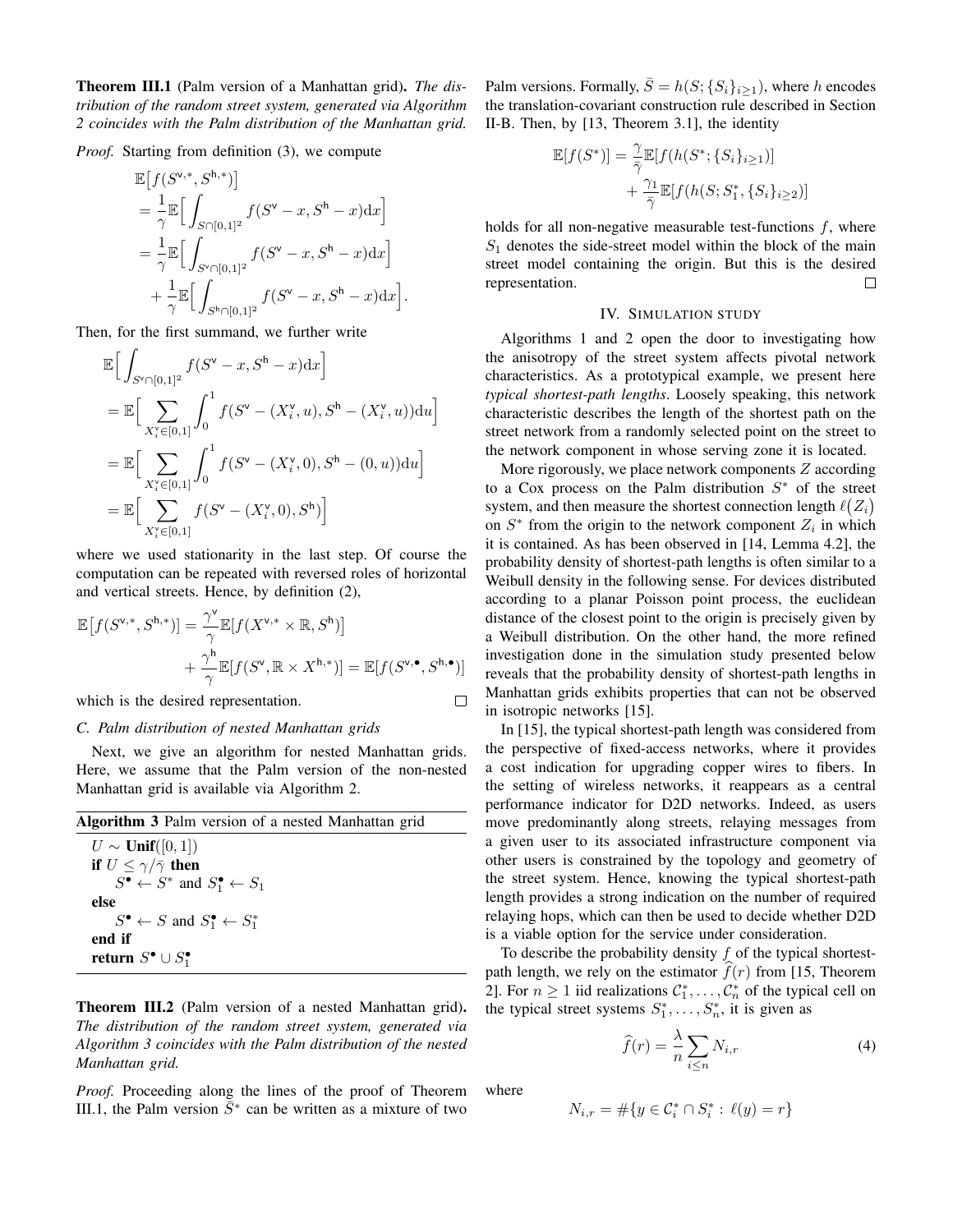denotes the number of points on  $\mathcal{C}_i^* \cap S_i^*$ , whose shortest-path length to  $o$  equals  $r$ .

In the simulation study, we work with an inter-arrival distribution  $\mathcal{L}(I)$  that is sufficiently flexible to capture both the mean as well as the fluctuations of distances. In order to achieve this, we choose  $\mathcal{L}(I)$  as a truncated Gaussian. That is,  $I \sim \mathcal{N}_+(\mu, \sigma^2)$  is distributed according to a normal random variable  $\mathcal{N}(\mu, \sigma^2)$  with mean  $\mu$  and variance  $\sigma^2$  conditioned on being nonnegative. Unless stated otherwise, we assume the same inter-arrival distribution for horizontal and vertical streets.

Based on the estimator (4), Figure 3 illustrates the density of the typical shortest-path length in a symmetric Manhattan grid with  $\lambda = 0.1$ ,  $\mu = 0.2$  and  $n = 10,000$  simulation runs. The plot reveals two striking features of typical shortestpath lengths based on Manhattan grids that do not occur in the isotropic models studied in [15, Section 5]. First, the density increases linearly for small distances. More precisely, we detect two phases of linear increase, where the slope in the second phase equals roughly three times the slope in the first phase. Moreover, for longer distances the density is bumpy exhibiting local minima and maxima.

To understand better the origins of these peculiarities, we present in Figure 3 the effects of changing the magnitude of variability in the street distances caused by different choices of  $\sigma$ . To fix ideas, we always think of the initial segment as horizontal. In the limiting regime  $\sigma \rightarrow 0$  the streets arrange in a planar lattice with fixed mesh size  $L$  corresponding to  $\mathbb{E} I = 2/\gamma \approx \mu$ . Now, it becomes more clearly visible that the two initial phases mentioned above both occur over a segment of length L. Moreover, at the end of the second segment, the density is discontinuous and drops roughly by twice  $f(0)$ . To simplify computations, we set  $L = 1$  in the following, noting that the behavior for general  $L$  is recovered via rescaling.





To elucidate this behavior, we first note that the ratio  $\gamma/\lambda$  of the street intensity divided by the base-station intensity equals roughly 100, so that the typical cell is much larger than the mesh size. Hence, for small distances, variations in the typical shortest-path length are induced by the random location of the origin on the initial segment rather than the size of the confining cell. For r close to 0, the segment of length  $2r$ centered at  $\sigma$  is contained entirely in the initial segment with high probability, so that  $N_r = 2$ . Hence,  $f(0) \approx 2\lambda$ .

More precisely, for  $r \leq 1/2$ , with probability  $1 - 2r$ the origin lies far enough from the endpoints and  $N_r = 2$ . Conversely, with probability  $2r$ , it lies close to one of the end points. Then, at the side of that point, we find three segments containing a point at distance r, so that in total  $N_r = 4$ .

Hence, for 
$$
r \leq 1/2
$$
,

$$
f(r) = \lambda (2(1 - 2r) + 8r) = 4\lambda r + 2\lambda.
$$

By a similar calculation, this relation remains valid for  $1/2 \leq$  $r \leq 1$ .

However, for  $r \geq 1$  new effects appear. Indeed, for  $1 \leq r \leq 1$  $\frac{3}{2}$ , if *o* is at distance at most  $r - 1$  to one of the endpoints of the initial segment then  $N_r = 12$ , and  $N_r = 6$  otherwise. A detailed computation along these lines reveals that for  $1 \leq$  $r < 2$ , the density still increases linearly at a steeper slope

$$
f(r) = 12\lambda r - 6\lambda.
$$

Finally, the discontinuity at  $r = 2$  is caused by the occurrence of distance peaks. More precisely, for  $r$  slightly smaller than 2, the two neighboring horizontal segments to the initial segment both contain two points at distance  $r$ . For  $r > 2$  all four points disappear, so that the density drops by  $4\lambda = 2f(0).$ 

In principle, this analysis can be continued to yield a piecewise linear structure also for larger values of  $r$ . However, for finite  $\gamma/\lambda$ , at some stage the effects of the confining cell can no longer be neglected and induce the observed exponential decay of the density over long distances.

#### V. COMPARISON TO REAL STREET SYSTEMS

The Manhattan grid with truncated Gaussian inter-arrival times can serve as a prototypical example of an anisotropic street system, which is essentially parameterized by only a few parameters, for example in the asymmetric case by  $\gamma^{\vee}, \gamma^{\mathsf{h}}$ . Nevertheless, real street systems which predominantly appear like a Manhattan grid, in most cases occasionally break the strictly rectangular structure and feature also for example T-crossings. To give an idea how well our Manhattan-grid models can reflect real-world street topologies, in this section, we present a comparison case study. For this we simulated the density of the typical shortest-path length based on the street system of a section of Manhattan New York City S, and compared it with the density which we simulated based on an associated random asymmetric Manhattan grid S with truncated Gaussian inter-arrival distances. More precisely, we extracted the section of the street system of Manhattan from the Open Street Map database [16] and estimated the mean street lengths as  $\mu^{\rm v} = 134$ m and  $\mu^{\rm h} = 83$ m. Keeping the standard deviations fixed at  $1/10$ -th of the means, in Figure 4, we present a direct comparison of the resulting simulated probability densities for the shortest-path lengths.

Let us note that, when working with the real street system S, we can not use the Palm-distribution algorithm as described above. Instead we estimated the typical cell by distributing the network components Z as a Poisson point process on S and then, for every simulation, picked one of them uniformly at